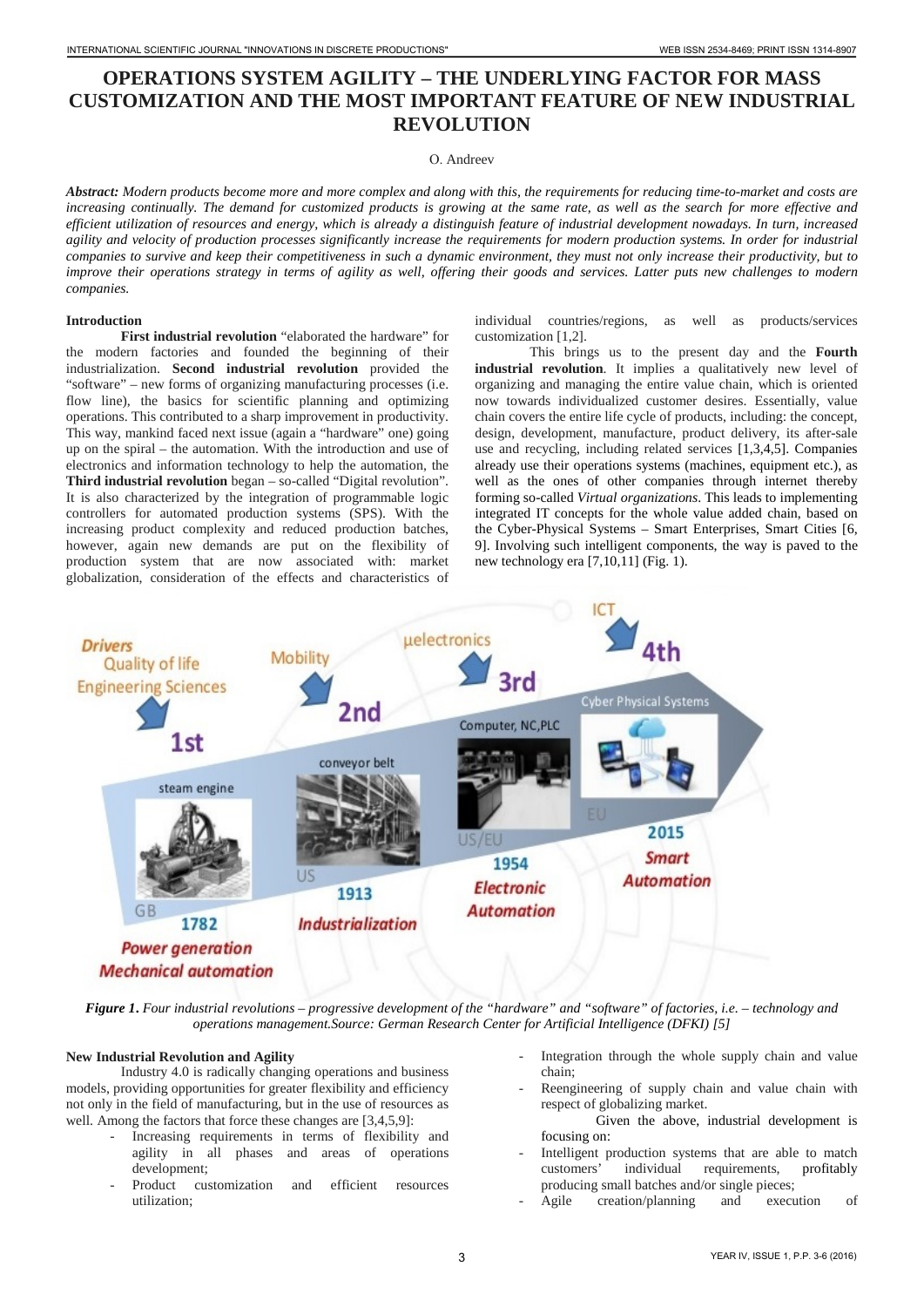manufacturing/services;

- Creating new "forms" of added value and new technology/business models;
- Facing challenges such as resource and energy efficiency, demographic changes and trends, "urbanization" of manufacturing etc.;
- More intense and flexible cooperation with businesspartners, as well as with the employees;
- Flexible and social-responsive working places;
- Based on the intelligent systems, releasing employees them from routine tasks and helping them to focus on the creative activities with bigger added value. Having in mind upcoming shortages of skilled workers, it is possible that way to prolong professional life and productivity of older specialists and workers, who would combine in a better way their professional life with the private one, as well as with a better training;
- Communications agility allows the direct incorporation of the clients into the creation and manufacture of the products/services, and thus leads to a cheaper customization.

#### **Agility and Opportunities to Optimize Added Value Chain**

The challenges and requirements for value chain optimizing can be considered as requirements for a greater flexibility and agility in the following areas [1,2,6,8]:

- Joint development of information technologies and production/operations devices/machinery;<br>Shortening Time-to-Market solutions
- Time-to-Market solutions and introducing new technological solutions;
- Implementing agile IT systems without introducing production IT platforms;
- Safety at work without additional investments in complex safety infrastructure;
- Integration and an active support to SMEs with the required IT and manufacturing technologies.

Requirements to the manufacturing companies that are a result of further development of IT cannot be achieved only by focusing on the automation of operations. The establishment and implementation of comprehensive technological approaches is needed. This approach involves a "massive flexibility" to meet the growing and individualized customer requirements [1,4,5].

### **The Role of ERP Systems in Agility Growth**

The new generation ERP (Enterprise Resource Planning) systems support dynamic processes, which are used to increase operations agility. Companies use such ERP systems, according to the conditions of the new operations and market environment. These are intelligent ERP systems with service-oriented architecture (Service-Oriented Architecture – SOA). It enables using services of other software vendors through standardized interfaces. The most important is that it creates opportunities for direct communication of ERP system with the Cyber-Physical Systems (CPS) and "smart products". Thus, when changes are needed in the production, a simulation is performed using the "in-memory" technology. Operations processes improvement is going now faster and better. Direct access to production data from such ERP system provides much needed "transparency" of technology and business processes while processing individual orders. These solutions are easy to implement as simulations and forecasts ERP system creates are presented in a user friendly way on mobile devices, such as tablets, smartphones etc.

In addition, new ERP systems use the opportunities of Cloud Computing for the so-called Internet-Of-Services (IOS), including these, being performed as web-based software components.

#### **Individualization of Mass Production**

The individualization of mass production is characterized with the following important features [1]:

# **Radically Increased Agility**

The high degree of the production system agility is vital for the company's ability to offer a wide variety of customized products (small batches and/or single pieces of end items) at prices that are comparable to those which were typical for the mass production until recently. The trend is increasing the flexibility/agility of the production system on account of reducing batches (Fig. 2).



# *Figure 2. Growth of Flexibility/Agility in response of a changing demand*

# **Quick Innovation Obsolescence**

а) Изострената и глобализирана конкуренция води до

все по-малки жизнени цикли на продуктите и необходимост от съответно скъсяване на иновационните цикли – пътят от идеята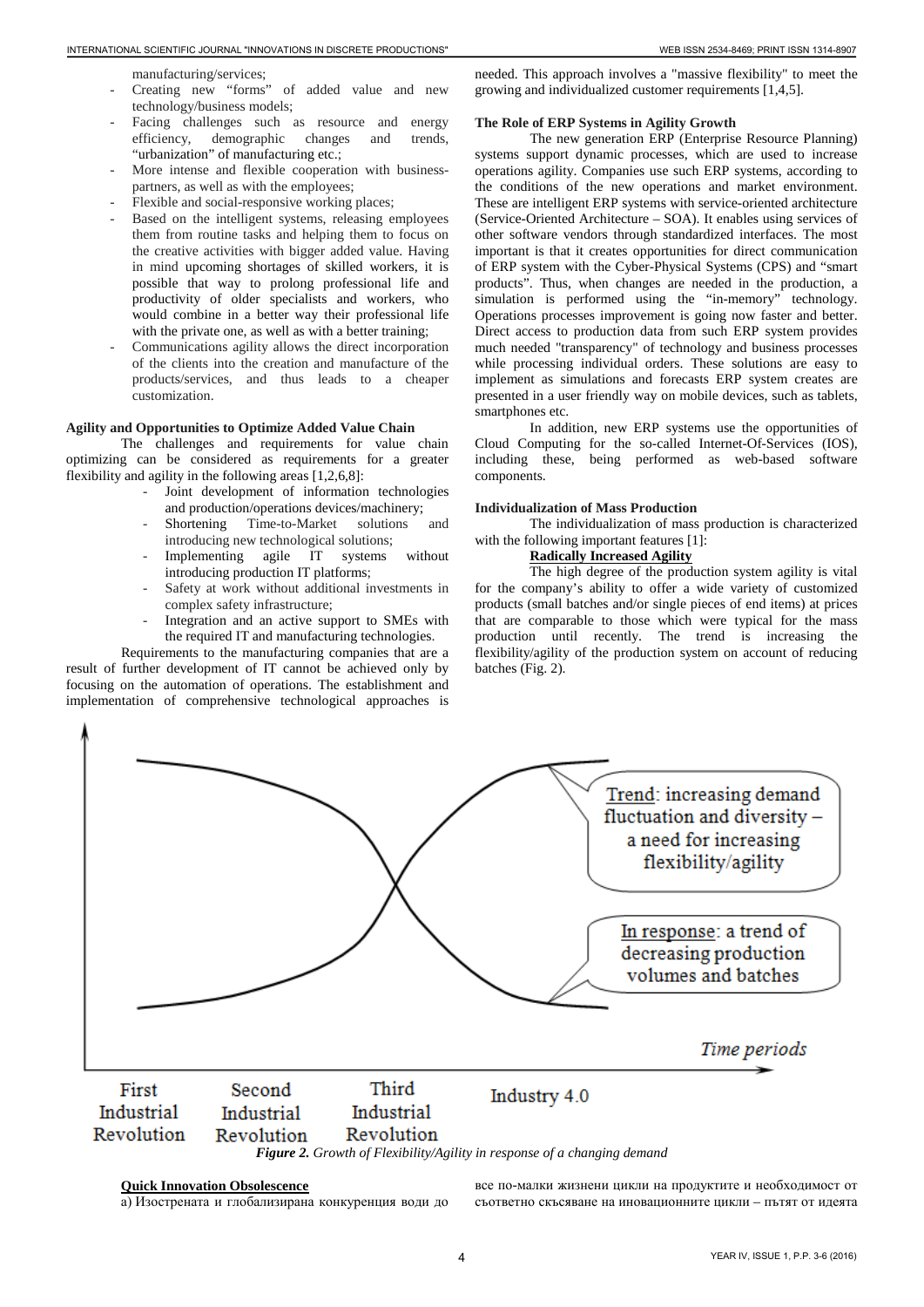до пазара, както и тяхното "застъпване" с оглед запазване конкурентната позиция на предприятието.

б) Освен посоченото продуктите стават все по-сложни и комплексни, което увеличава тяхната потребителска стойност и себестойност при неумолими ограничения "отгоре" за

цените. Много често едното е за сметка на другото, което увеличава пресата върху производствената система на предприятието (фиг. 3).



*Figure 3. Complexity and innovation obsolescence of products and services*

# **Increasing Efficiency of the Production System**

One of the main factors for production system efficiency increasing is the utilization of raw-materials and energy consumption in company operations. The trend is: continuously growing efficiency to maintain or improve company competitive position (Fig. 4).



*Figure 3. Continuously growing efficiency of operations*

### **Industrial Software Packages**

Over the past 15 years, many industrial companies build their own portfolios of software products that enable customers to take participation through the entire value chain, i.e. they participate in the creation, production and/or distribution of products. This process is increasingly expanding and imposes the principles of mass production to be applied to individual orders – so-called Mass Customization Era came into power. The same trend is also evident in the software market – software platforms with "inter-operations" solutions (customization and integration  $-$  Fig. 5). Among the companies in Bulgarian market, the most common and acceptable

## solutions seem to be the products of Siemens AG [12]:

### **PLM Software**

Siemens software "Product Lifecycle Management" (PLM) enables an effective management of the entire product life cycle – from the idea, through design, production, after-sale support and service, to the recycling. By PLM, the packages of Computer-Aided Design (CAD), Computer-Aided Manufacturing (CAM), Computer Aided Engineering (CAE), Product Data Management (PDM), Digital Manufacturing etc., complement seamlessly.